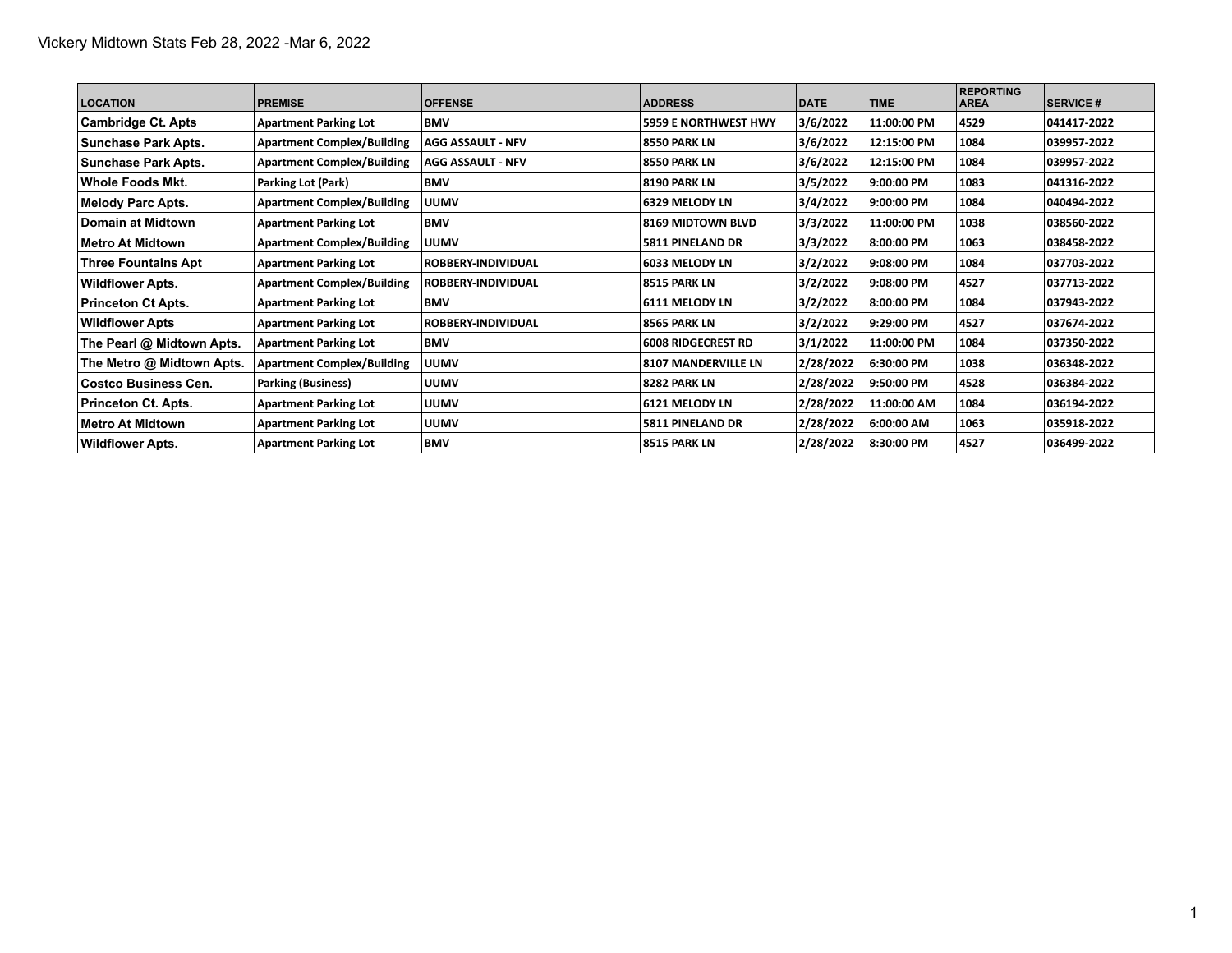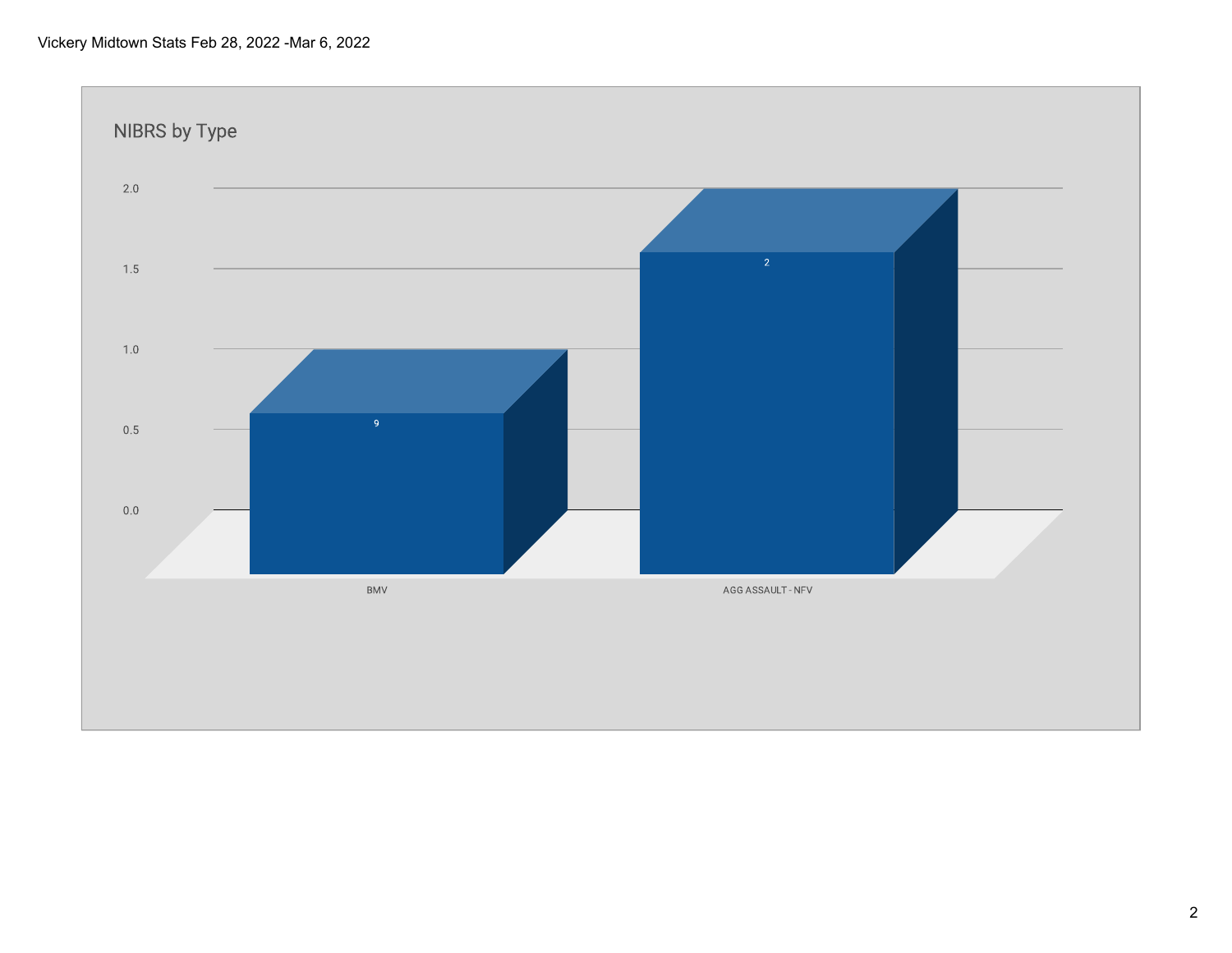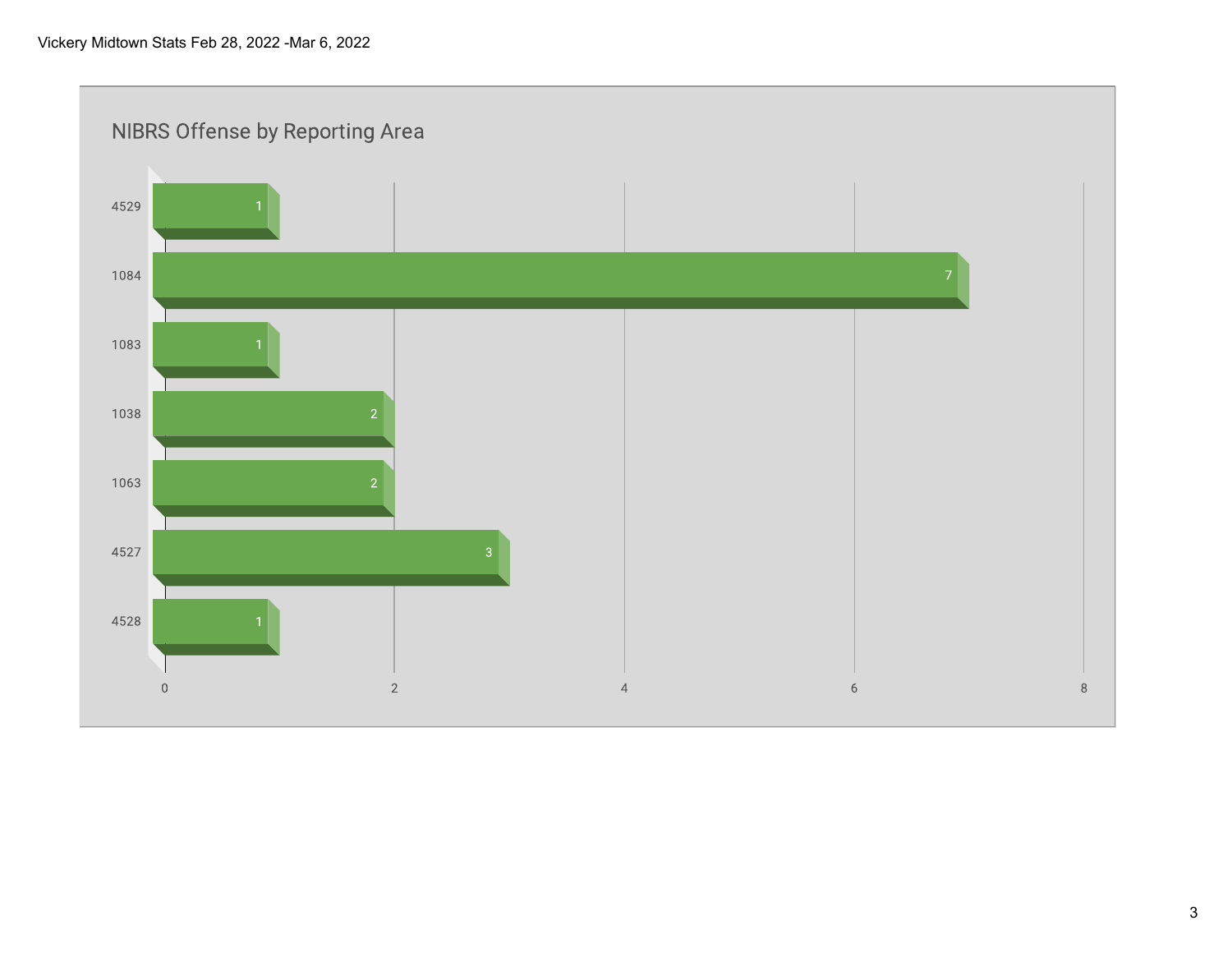**NIBRS Offense by Property**  $2.0$  $\overline{2}$  $\overline{2}$  $\overline{2}$ 1.5  $1.0$  $0.5$  $0.0\,$ Carmidos Sundrage For Mindig & Cooler Mindig & Mindig & Mindig Back outside A Mindig And Science And Contrating Back of Mindig And Science of Mindig And Science of Mindig And Science of Mindig And Science of Mindig And Sci